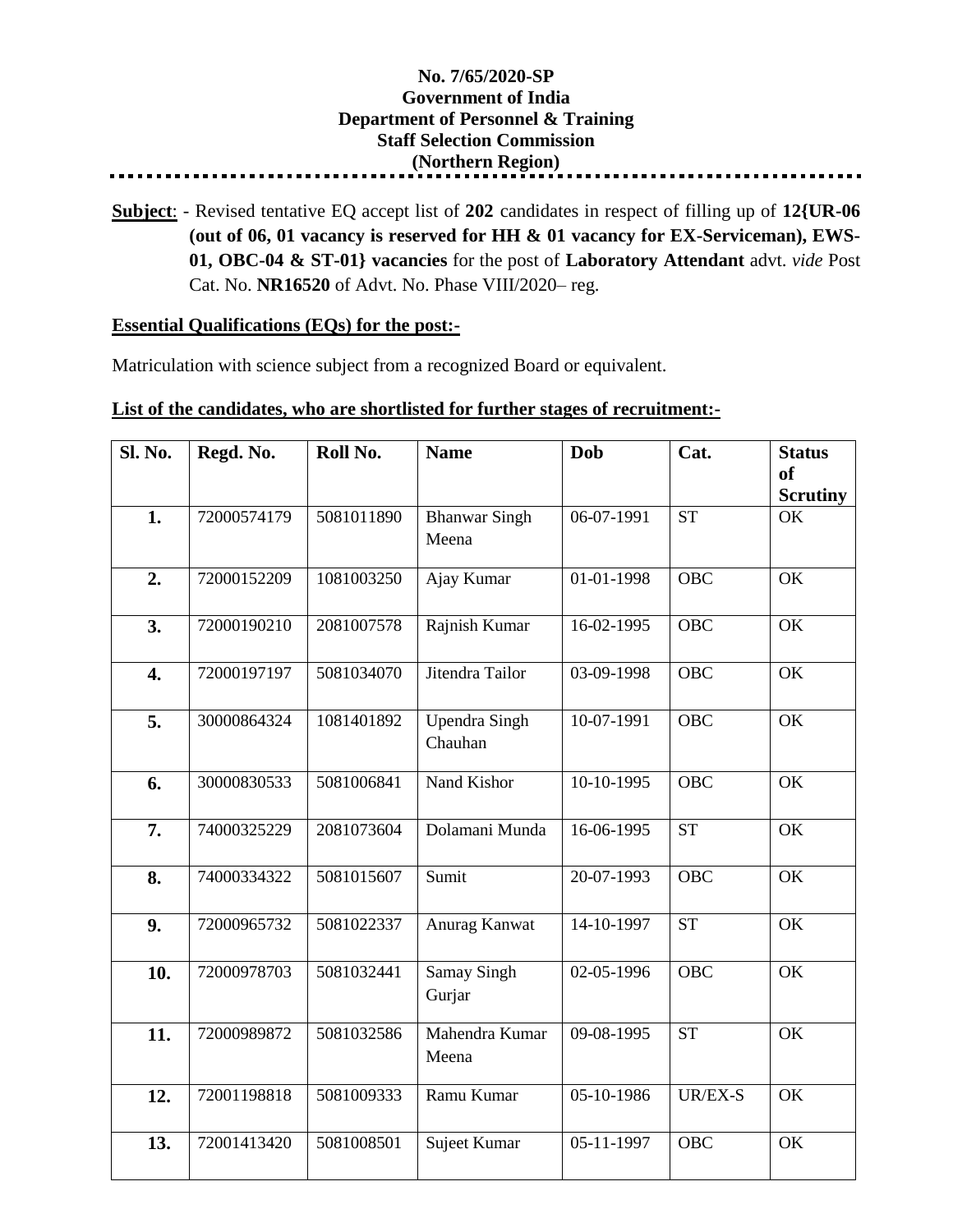| 14. | 72001415020 | 1081001894 | Satish Kumar                       | 11-06-1998       | OBC        | OK |
|-----|-------------|------------|------------------------------------|------------------|------------|----|
| 15. | 72001594585 | 5081022759 | Manisha Kumari<br>Rajput           | 24-07-1998       | <b>UR</b>  | OK |
| 16. | 72001608915 | 1081002970 | Alka Kumari                        | 08-02-1997       | <b>OBC</b> | OK |
| 17. | 72001965952 | 5081025903 | Ashok Bohra                        | 11-08-1997       | <b>UR</b>  | OK |
| 18. | 72002118730 | 1081003257 | Saurabh Kumar                      | 04-03-1996       | <b>OBC</b> | OK |
| 19. | 72002119193 | 5081029512 | Ukesh Meena                        | 11-11-1999       | <b>ST</b>  | OK |
| 20. | 73000322860 | 5081020744 | Darvesh Kumar<br>Meena             | 20-04-1998       | <b>ST</b>  | OK |
| 21. | 73000343044 | 9973003935 | Shiv Poojan<br>Gupta               | 11-09-1992       | <b>OBC</b> | OK |
| 22. | 73000971701 | 5081016623 | Ankit Kumar                        | 20-07-1996       | <b>OBC</b> | OK |
| 23. | 73001455139 | 1081503975 | Anoop Kumar<br>Mishra              | 18-01-1996       | <b>UR</b>  | OK |
| 24. | 74001721127 | 2081009751 | Santosh Kumar<br>Gupta             | $13 - 11 - 1997$ | <b>OBC</b> | OK |
| 25. | 74001782061 | 2081048636 | Subham Kanoo                       | 02-10-1995       | <b>OBC</b> | OK |
| 26. | 75000238414 | 5081000528 | <b>Puneet Nautiyal</b>             | 04-05-1998       | <b>UR</b>  | OK |
| 27. | 75000245470 | 5081001464 | Dheerendra Singh<br><b>Brijwal</b> | 10-07-1993       | <b>ST</b>  | OK |
| 28. | 75000670648 | 4081000513 | Rakesh Parmar                      | 01-01-1996       | <b>OBC</b> | OK |
| 29. | 71001140230 | 6081560288 | Animesh Deb                        | 30-03-1997       | <b>UR</b>  | OK |
| 30. | 75001489160 | 5081001220 | Rohit Rana                         | 08-02-1997       | <b>UR</b>  | OK |
| 31. | 81000013625 | 6081511402 | Gaurabh<br>Choudhury               | 12-08-1997       | <b>UR</b>  | OK |
| 32. | 81000015712 | 8081006773 | Eadala<br>Tejavardhan<br>Yadav     | 11-12-1993       | <b>OBC</b> | OK |
| 33. | 81000119063 | 3081001672 | Jeril N $\overline{K}$             | $30-05-1993$     | <b>OBC</b> | OK |
| 34. | 81000172558 | 8081005351 | Ananth E                           | 22-07-1995       | OBC        | OK |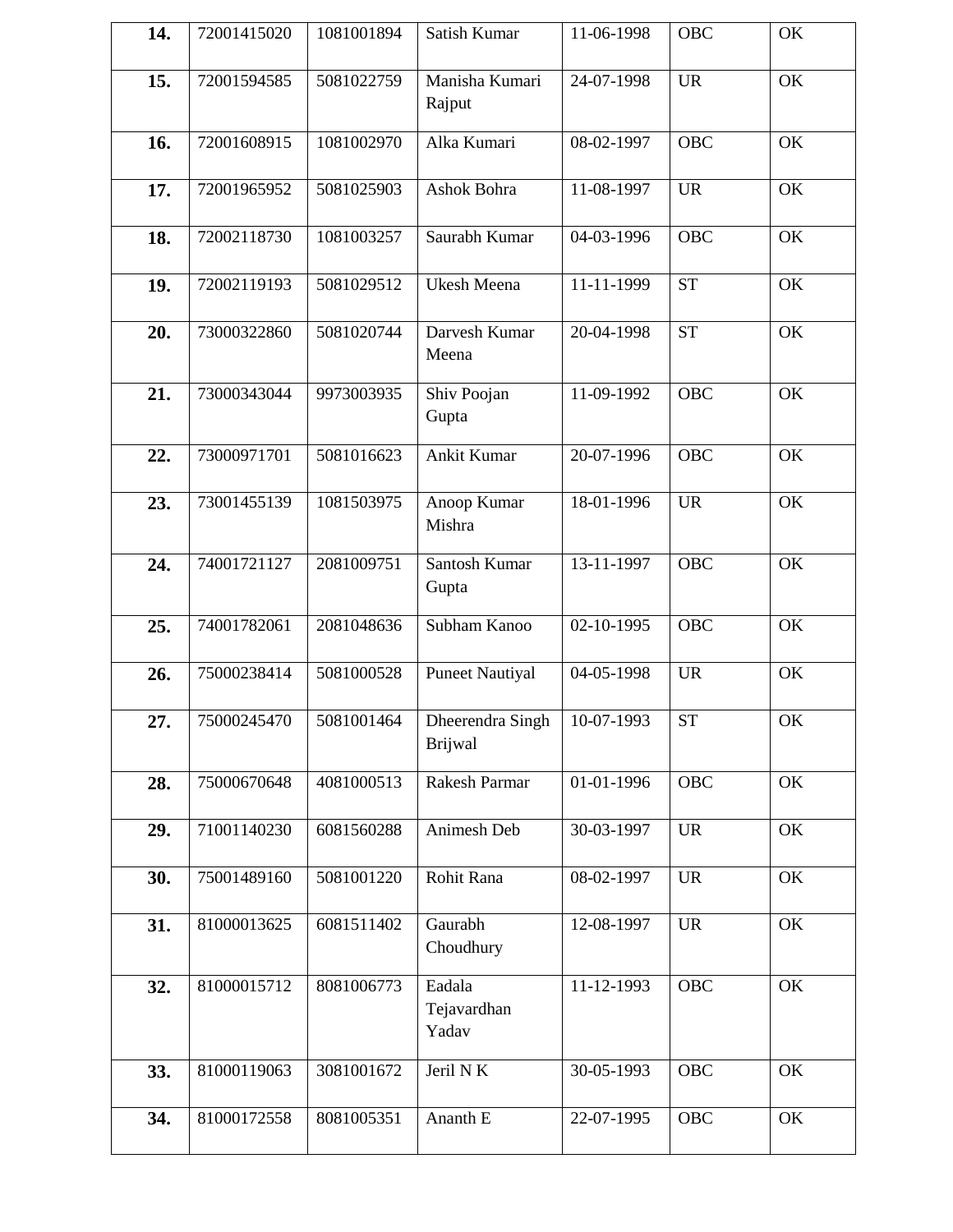| 35. | 81000189677 | 3081002416 | Jithin Benson                 | 11-07-1994 | OBC        | OK |
|-----|-------------|------------|-------------------------------|------------|------------|----|
| 36. | 81000275677 | 3081001734 | Sreepath Sreedhar             | 26-02-1993 | <b>UR</b>  | OK |
| 37. | 82000016196 | 1081002991 | Vishnu Baraili                | 25-06-1999 | <b>ST</b>  | OK |
| 38. | 82000047333 | 1081003378 | Saurabh Kumar                 | 08-01-1997 | <b>OBC</b> | OK |
| 39. | 82000048262 | 5081011322 | Rekha                         | 16-09-1999 | <b>OBC</b> | OK |
| 40. | 82000050012 | 1081003632 | Arya Bihari                   | 05-09-2000 | <b>OBC</b> | OK |
| 41. | 82000050798 | 1081043060 | Akash Kumar                   | 12-07-1998 | <b>OBC</b> | OK |
| 42. | 82000058984 | 5081004885 | Priyanka                      | 19-03-1995 | <b>OBC</b> | OK |
| 43. | 82000151554 | 4081600139 | Rahul Soni                    | 29-07-1991 | <b>OBC</b> | OK |
| 44. | 82000216093 | 5081028925 | Kamal                         | 17-07-1997 | <b>OBC</b> | OK |
| 45. | 82000253992 | 1081041092 | Ram Kumar                     | 20-09-1993 | <b>OBC</b> | OK |
| 46. | 83000088099 | 1081401547 | Dinesh Kumar                  | 23-08-1991 | OBC/HH     | OK |
| 47. | 83000099611 | 5081005937 | Mohammad Asif                 | 13-07-1993 | <b>OBC</b> | OK |
| 48. | 83000179192 | 1081404252 | Sanjai Kumar<br>Agnihotri     | 12-10-1974 | $UR/EX-S$  | OK |
| 49. | 83000205681 | 5081007884 | <b>Tushar Nagar</b>           | 20-09-1995 | <b>OBC</b> | OK |
| 50. | 83000251987 | 7081031322 | Parwej Alam                   | 01-12-1978 | OBC/EX-S   | OK |
| 51. | 83000337899 | 5081015778 | Pankaj Kumar                  | 10-02-1997 | <b>OBC</b> | OK |
| 52. | 91000021584 | 3081003379 | Gopika Biju                   | 24-08-1994 | OBC/HH     | OK |
| 53. | 91000227702 | 8081008087 | Bushigampala<br>Shravan Kumar | 03-03-1994 | <b>OBC</b> | OK |
| 54. | 91000530244 | 8081006371 | Budda Venkata<br>Shashi Rekha | 03-09-1994 | OBC/HH     | OK |
| 55. | 92000051503 | 1081001299 | Anshu Kumari                  | 02-10-1993 | UR/HH      | OK |
| 56. | 92000055256 | 5081026182 | Rajesh Kumar<br>Meena         | 09-07-1997 | <b>ST</b>  | OK |
| 57. | 92000064536 | 5081035065 | Choudhari Birju<br>Gopal      | 23-01-2001 | <b>OBC</b> | OK |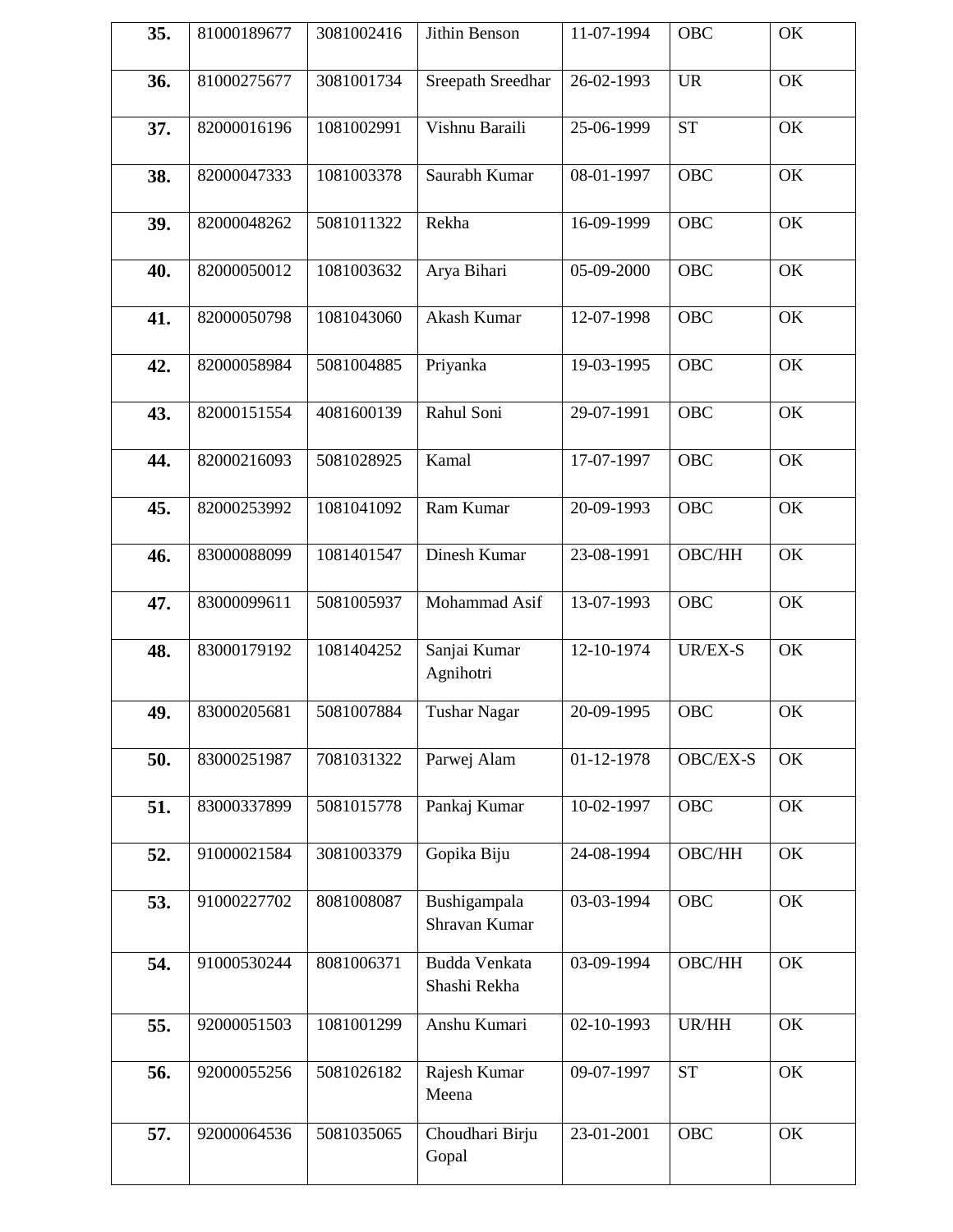| 58. | 92000119441 | 9973003820 | Himanshu<br>Shekhar         | 01-03-1978 | UR/EX-S    | OK |
|-----|-------------|------------|-----------------------------|------------|------------|----|
| 59. | 92000131269 | 1081001059 | Chandan Kumar               | 08-05-1996 | <b>OBC</b> | OK |
| 60. | 92000149882 | 5081006798 | Prabhat Kumar               | 31-03-1996 | <b>UR</b>  | OK |
| 61. | 92000187074 | 1081043582 | Suman Kumar<br>Dinkar       | 17-08-1995 | <b>UR</b>  | OK |
| 62. | 92000195772 | 1081003792 | Saurav Kumar                | 10-09-1996 | <b>OBC</b> | OK |
| 63. | 92000199084 | 1081044429 | Tejashav Raj                | 08-01-1999 | <b>OBC</b> | OK |
| 64. | 92000208478 | 1081003162 | Mandeep Kumar               | 27-03-2001 | <b>UR</b>  | OK |
| 65. | 93000204083 | 1081300257 | <b>Sharad Veer</b><br>Singh | 20-09-1997 | <b>OBC</b> | OK |
| 66. | 92000253157 | 1081002634 | Manauwar Ali                | 17-01-1997 | <b>OBC</b> | OK |
| 67. | 92000274823 | 1081800009 | Vivek Kumar                 | 01-12-1997 | <b>UR</b>  | OK |
| 68. | 92000309052 | 9973001204 | Manish Kumar<br>Meena       | 04-06-1996 | <b>ST</b>  | OK |
| 69. | 92000315005 | 5081019834 | Ravi Kumar<br>Meena         | 15-04-1998 | <b>ST</b>  | OK |
| 70. | 92000338493 | 1081005631 | Sagar Kumar                 | 10-12-1994 | <b>OBC</b> | OK |
| 71. | 92000462896 | 5081026793 | Deepak Kumar<br>Garg        | 20-05-1994 | <b>UR</b>  | OK |
| 72. | 93000235864 | 5081003352 | Gaurav Kumar                | 09-07-1996 | <b>UR</b>  | OK |
| 73. | 93000630408 | 4081101460 | Mohit Kumar                 | 03-05-1996 | <b>UR</b>  | OK |
| 74. | 94000038594 | 2081025581 | Debasmita Dutta             | 12-01-1996 | <b>OBC</b> | OK |
| 75. | 91000292208 | 8081001930 | Kunuku<br>Jagadishkumar     | 13-07-1993 | <b>OBC</b> | OK |
| 76. | 40000697053 | 2081029285 | Prodyuti Sarkar             | 17-04-1997 | <b>UR</b>  | OK |
| 77. | 20000051979 | 1081001536 | Suman Kumar<br>Vishwakarma  | 01-02-1995 | <b>ST</b>  | OK |
| 78. | 50000128495 | 5081017567 | Sunny Kumar                 | 23-09-2000 | <b>OBC</b> | OK |
| 79. | 50000061669 | 4081102213 | Ajay Singh                  | 16-02-1992 | <b>OBC</b> | OK |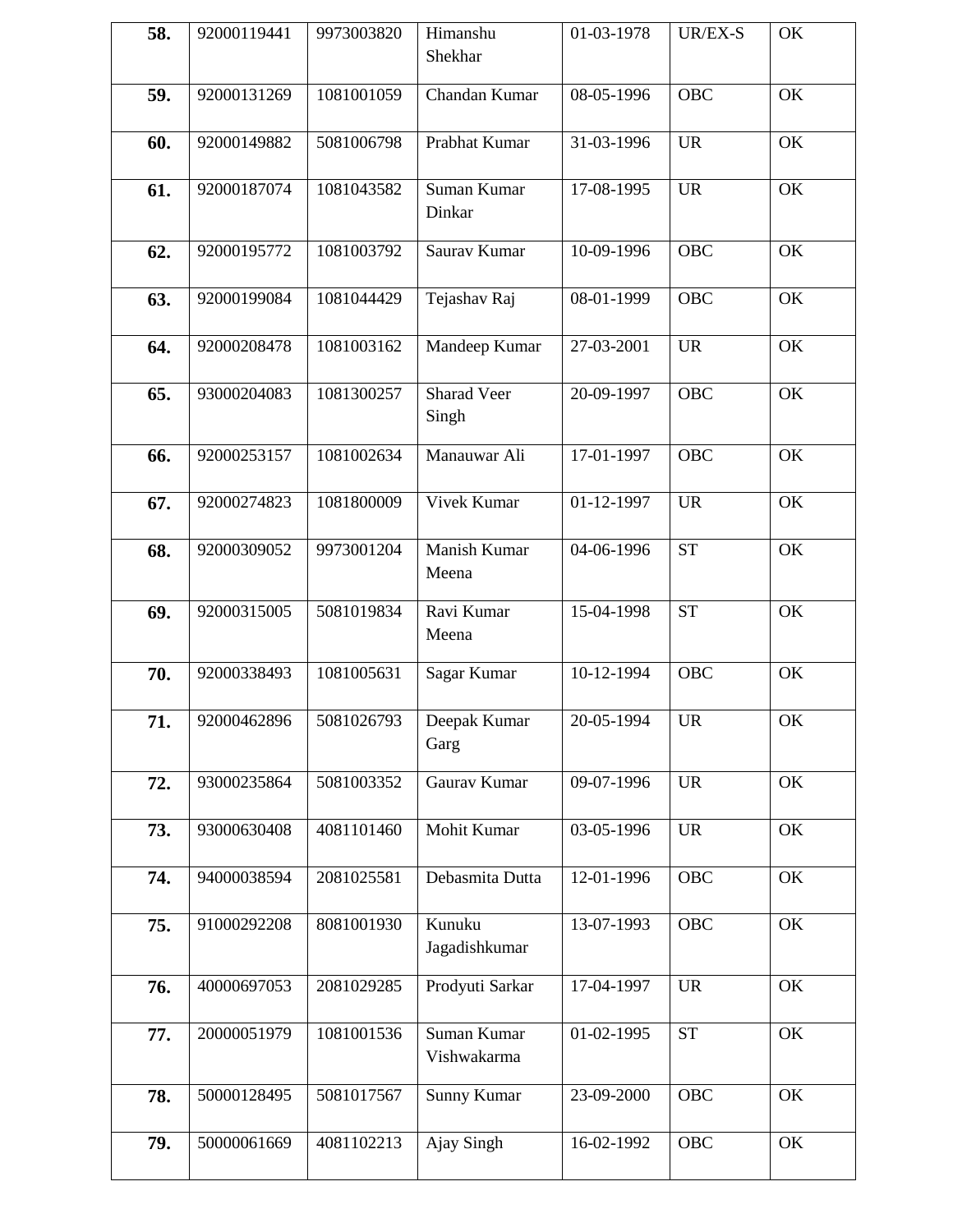|      |             |            | Rajpoot                  |            |            |    |
|------|-------------|------------|--------------------------|------------|------------|----|
| 80.  | 40001574020 | 5081000815 | Himanshu                 | 28-08-2001 | <b>UR</b>  | OK |
|      |             |            |                          |            |            |    |
| 81.  | 94000472603 | 7081040024 | Praveen                  | 10-06-1996 | <b>UR</b>  | OK |
| 82.  | 94000768742 | 7081040149 | Manish                   | 25-10-1998 | <b>UR</b>  | OK |
| 83.  | 40001603950 | 7081040174 | Krishan                  | 05-06-1996 | <b>UR</b>  | OK |
| 84.  | 92000080568 | 5081032639 | Indra Raj<br>Choudhari   | 05-06-1991 | <b>OBC</b> | OK |
| 85.  | 93000066480 | 5081000968 | Manodeep Saini           | 27-08-1994 | <b>OBC</b> | OK |
| 86.  | 20000294827 | 7081080315 | Vikash Kumar<br>Meena    | 22-05-2000 | <b>ST</b>  | OK |
| 87.  | 94000001762 | 5081008597 | Nitin Mittal             | 23-09-1995 | <b>UR</b>  | OK |
| 88.  | 95000331796 | 4081002425 | Vijay Gupta              | 02-10-1996 | <b>UR</b>  | OK |
| 89.  | 10000034604 | 8081005525 | <b>Ashok Kumar</b>       | 09-06-1999 | OBC        | OK |
| 90.  | 94000258436 | 2081024098 | <b>Tanmoy Banik</b>      | 29-03-1994 | <b>UR</b>  | OK |
| 91.  | 95000000844 | 4081301493 | <b>Ankur Pathak</b>      | 15-06-1994 | <b>UR</b>  | OK |
| 92.  | 95000432590 | 5081001300 | Paras Pathak             | 28-06-2001 | <b>UR</b>  | OK |
| 93.  | 73000746050 | 1081600336 | Anshu Chaudhary          | 19-11-1996 | <b>UR</b>  | OK |
| 94.  | 84000104740 | 2081042402 | Rahul Nandy              | 22-08-1991 | <b>OBC</b> | OK |
| 95.  | 50001170853 | 4081201849 | <b>Bhavesh Jalwar</b>    | 17-05-1995 | <b>UR</b>  | OK |
| 96.  | 73000845164 | 5081006405 | Vipin Singh              | 04-07-1997 | <b>OBC</b> | OK |
| 97.  | 50000979892 | 4081201869 | Shivani Keswani          | 21-11-1999 | <b>UR</b>  | OK |
| 98.  | 92000125908 | 1081004517 | Dileep Kumar             | 13-06-1996 | <b>OBC</b> | OK |
| 99.  | 73000768016 | 1081403669 | Ankit Agnihotri          | 20-07-1996 | <b>UR</b>  | OK |
| 100. | 30000295498 | 1081601844 | Dhairya<br>Srivastava    | 04-07-2000 | <b>UR</b>  | OK |
| 101. | 93000050875 | 5081007659 | Prabhat Nath<br>Tripathi | 02-05-2001 | <b>UR</b>  | OK |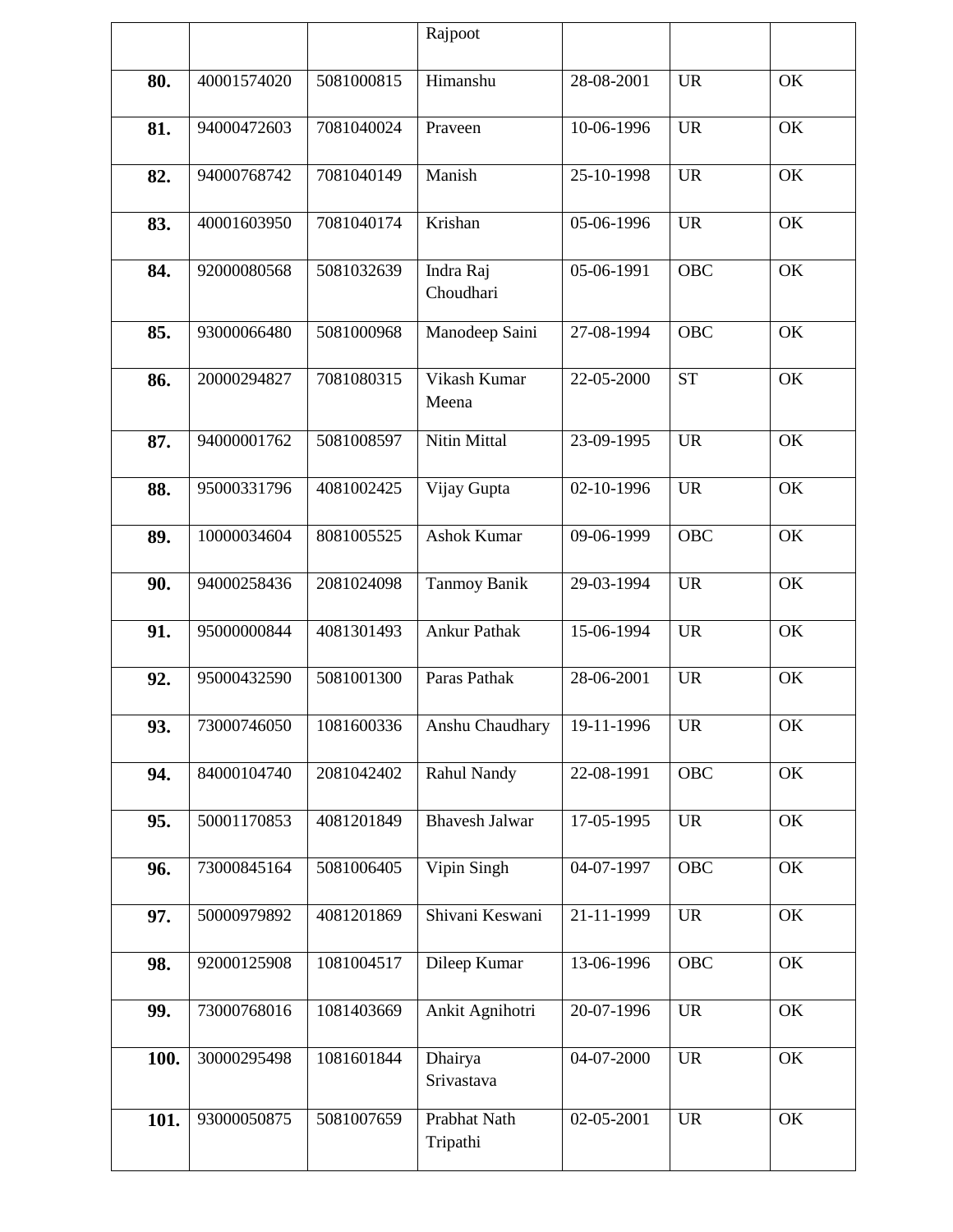| 102. | 75001230578 | 5081000926 | Saurabh Nautiyal             | 14-03-1998 | <b>UR</b>  | OK |
|------|-------------|------------|------------------------------|------------|------------|----|
| 103. | 83000047981 | 5081007961 | Varun Sharma                 | 06-05-1997 | <b>UR</b>  | OK |
| 104. | 92000330359 | 5081028229 | Arjun Kumar<br>Kumawat       | 26-02-1999 | <b>OBC</b> | OK |
| 105. | 95000124043 | 5081004685 | Prachi Panwar                | 01-06-1999 | <b>UR</b>  | OK |
| 106. | 93000085785 | 1081201366 | Amit Kumar<br>Shukla         | 25-11-1996 | <b>UR</b>  | OK |
| 107. | 94000703573 | 2081023462 | Md Harun Al<br>Rashid        | 23-10-1991 | <b>OBC</b> | OK |
| 108. | 30000007338 | 5081016021 | Vivek Kumar<br>Singh         | 11-01-2000 | <b>OBC</b> | OK |
| 109. | 83000148902 | 5081008879 | Akash Nagar                  | 19-03-1995 | <b>OBC</b> | OK |
| 110. | 73000822857 | 1081202965 | Sunil Yadav                  | 12-07-1992 | <b>OBC</b> | OK |
| 111. | 83000121582 | 1081201882 | Manish<br>Chaudhary          | 01-07-2000 | <b>OBC</b> | OK |
| 112. | 74000729750 | 5081009538 | Manjeet                      | 09-02-1997 | <b>UR</b>  | OK |
| 113. | 92000098785 | 5081012074 | Shoobham                     | 09-09-1994 | <b>UR</b>  | OK |
| 114. | 83000186314 | 5081007224 | Gaurav Sharma                | 12-11-1995 | <b>UR</b>  | OK |
| 115. | 74000826404 | 7081100663 | Rahul Dhanda                 | 27-11-1997 | <b>UR</b>  | OK |
| 116. | 50000049174 | 4081002902 | Gourav Singh<br><b>Bisth</b> | 20-09-1993 | <b>UR</b>  | OK |
| 117. | 92000187802 | 5081024715 | Apul Vyas                    | 12-12-1993 | <b>UR</b>  | OK |
| 118. | 83000155018 | 5081001455 | Sanjeev Kumar                | 11-01-2000 | OBC        | OK |
| 119. | 95000293574 | 5081006056 | Sahil Giri                   | 05-04-1996 | <b>OBC</b> | OK |
| 120. | 95000575764 | 9973003214 | Chilwant Maruti<br>Anandrao  | 31-05-1991 | <b>OBC</b> | OK |
| 121. | 72002082375 | 5081025464 | Prakash<br>Choudhary         | 15-04-1999 | <b>UR</b>  | OK |
| 122. | 75000013697 | 5081006239 | Subhajit Pratihar            | 21-07-2000 | <b>UR</b>  | OK |
| 123. | 92000323485 | 1081002705 | <b>Bipul Kumar</b>           | 07-02-1999 | <b>OBC</b> | OK |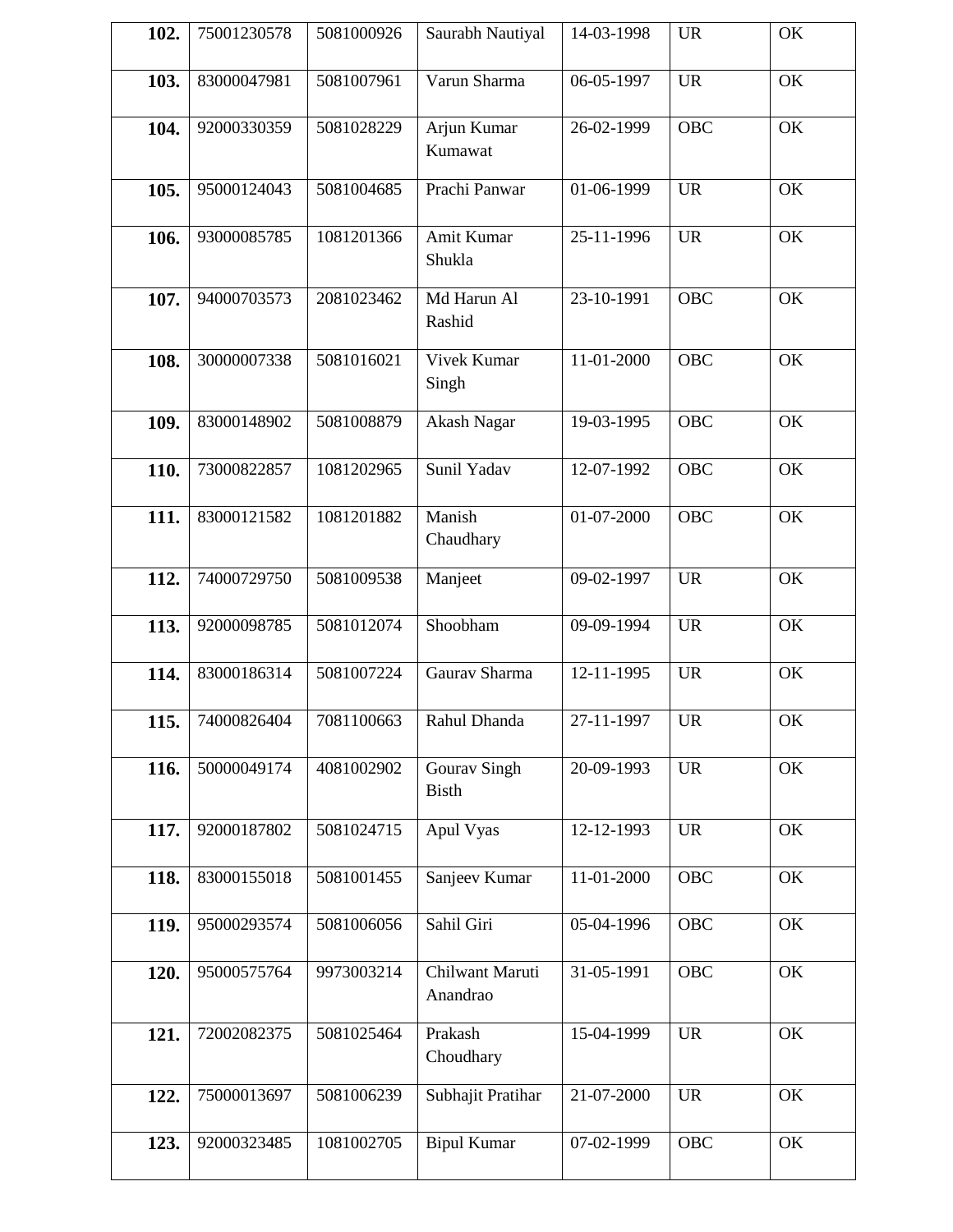| 124. | 20000704083 | 5081024592 | Rahul Kumar                | 10-07-1999 | <b>UR</b>  | OK |
|------|-------------|------------|----------------------------|------------|------------|----|
| 125. | 72001924586 | 3081000412 | Sarvjeet Kumar             | 18-06-1997 | <b>OBC</b> | OK |
| 126. | 84000168369 | 2081028803 | Dharmendra<br>Kumar        | 12-02-1993 | <b>OBC</b> | OK |
| 127. | 75000542686 | 5081015068 | Rishabh Saxena             | 06-01-1997 | <b>OBC</b> | OK |
| 128. | 93000000256 | 5081015375 | Rohit Nandan               | 27-08-1993 | <b>OBC</b> | OK |
| 129. | 93000077770 | 1081500565 | Aditya Kasera              | 27-04-1997 | <b>OBC</b> | OK |
| 130. | 92000285270 | 5081021970 | Himanshu<br>Tungariya      | 27-02-1997 | <b>OBC</b> | OK |
| 131. | 93000092691 | 5081016658 | Uddeshya Jaiswal           | 31-05-1998 | <b>OBC</b> | OK |
| 132. | 71000116317 | 8081001811 | Maddela<br>Siddartha       | 13-08-1993 | <b>ST</b>  | OK |
| 133. | 10000089534 | 8081007298 | Azmeera Maibu              | 10-03-1995 | <b>ST</b>  | OK |
| 134. | 82000223778 | 5081010295 | Rakesh Kumar<br>Meena      | 16-03-1994 | <b>ST</b>  | OK |
| 135. | 91000344679 | 6081550225 | Dangsawa<br>Pipachim Apham | 28-04-1994 | <b>ST</b>  | OK |
| 136. | 40001534599 | 8081000588 | Krishna Kumar              | 17-11-1983 | UR/EX-S    | OK |
| 137. | 75001752175 | 5081008992 | Anil Kumar<br>Prasad       | 26-02-1986 | OBC/EX-S   | OK |
| 138. | 50001623307 | 5081018816 | Pawan Saini                | 11-09-1983 | UR/EX-S    | OK |
| 139. | 92000659732 | 5081018784 | Vinay Kumar                | 04-02-1981 | OBC/EX-S   | OK |
| 140. | 30000576524 | 5081018858 | Nafis Ahamad               | 01-01-1975 | OBC/EX-S   | OK |
| 141. | 95000011266 | 5081000624 | Deepak Singh<br>Negi       | 01-10-1988 | UR/HH      | OK |
| 142. | 93000030907 | 1081500627 | Ram Kumar<br>Yadav         | 01-01-1989 | OBC/HH     | OK |
| 143. | 20001016707 | 1081100035 | Pappu Singh                | 09-07-1999 | OBC/HH     | OK |
| 144. | 92000252018 | 1081402300 | Nilshi Rani                | 02-12-1997 | <b>UR</b>  | OK |
| 145. | 20000174541 | 1081070336 | Madhusudan                 | 13-12-1999 | <b>OBC</b> | OK |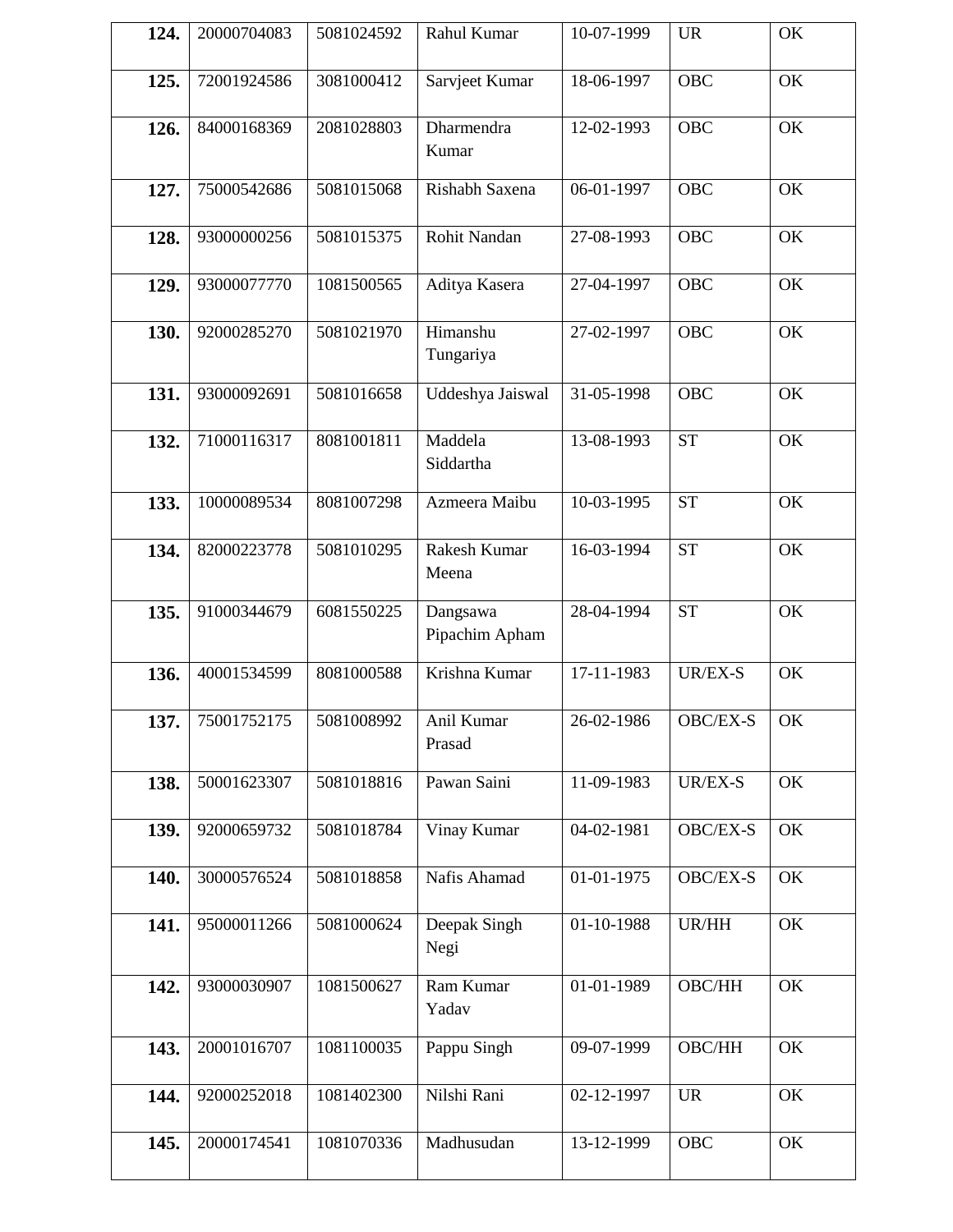|      |             |            | Singh                         |            |            |    |
|------|-------------|------------|-------------------------------|------------|------------|----|
| 146. | 20000204743 | 1081800157 | Raviranjan Kumar<br>Mishra    | 18-02-1995 | UR/HH      | OK |
| 147. | 20000534077 | 1081060108 | Murari Kumar                  | 15-05-1995 | <b>OBC</b> | OK |
| 148. | 20000933394 | 1081001455 | Adarsh Kumar                  | 12-12-1996 | <b>UR</b>  | OK |
| 149. | 20001099359 | 5081032049 | Deepak Kumar<br><b>Sharma</b> | 10-07-1993 | <b>UR</b>  | OK |
| 150. | 30000835594 | 5081009716 | Varun Singh                   | 16-11-1997 | <b>UR</b>  | OK |
| 151. | 30001133606 | 1081404081 | Kirti                         | 09-11-2001 | <b>UR</b>  | OK |
| 152. | 40000173515 | 7081080234 | Mayank                        | 19-07-1996 | <b>OBC</b> | OK |
| 153. | 40000260877 | 6081560563 | Geeta                         | 15-07-1988 | <b>UR</b>  | OK |
| 154. | 40000372200 | 6081560605 | Sandeep                       | 04-08-1999 | <b>UR</b>  | OK |
| 155. | 40000445224 | 7081080089 | Jonny Duhan                   | 01-10-1996 | <b>OBC</b> | OK |
| 156. | 40001404276 | 7081040009 | Ajay                          | 25-06-2000 | <b>UR</b>  | OK |
| 157. | 50000627743 | 9973008050 | Kale Kishor<br>Kashinath      | 13-10-1995 | <b>UR</b>  | OK |
| 158. | 71000758578 | 3081002770 | Anantha Nath S                | 21-08-1995 | <b>OBC</b> | OK |
| 159. | 72000521946 | 1081800165 | Vikram Kumar<br>Choudhary     | 18-01-1996 | <b>UR</b>  | OK |
| 160. | 72000560187 | 5081025517 | Dinesh Jiterwal               | 02-02-1995 | <b>OBC</b> | OK |
| 161. | 72000685210 | 5081025955 | Abhay Maurya                  | 14-03-1999 | <b>UR</b>  | OK |
| 162. | 72000759284 | 1081001268 | Suraj Kumar                   | 10-11-1998 | <b>OBC</b> | OK |
| 163. | 74000693029 | 5081005888 | Manoj Kumar                   | 04-10-1994 | <b>OBC</b> | OK |
| 164. | 84000001778 | 2081001271 | Shreyansh Sinha               | 02-06-2000 | <b>UR</b>  | OK |
| 165. | 84000205806 | 2081029610 | Satyajit Pal                  | 20-04-1994 | OBC/HH     | OK |
| 166. | 85000032942 | 5081015522 | Vishal Jaiswal                | 21-07-1998 | <b>OBC</b> | OK |
| 167. | 85000076888 | 5081007751 | Gaurav Kumar                  | 23-09-1994 | <b>UR</b>  | OK |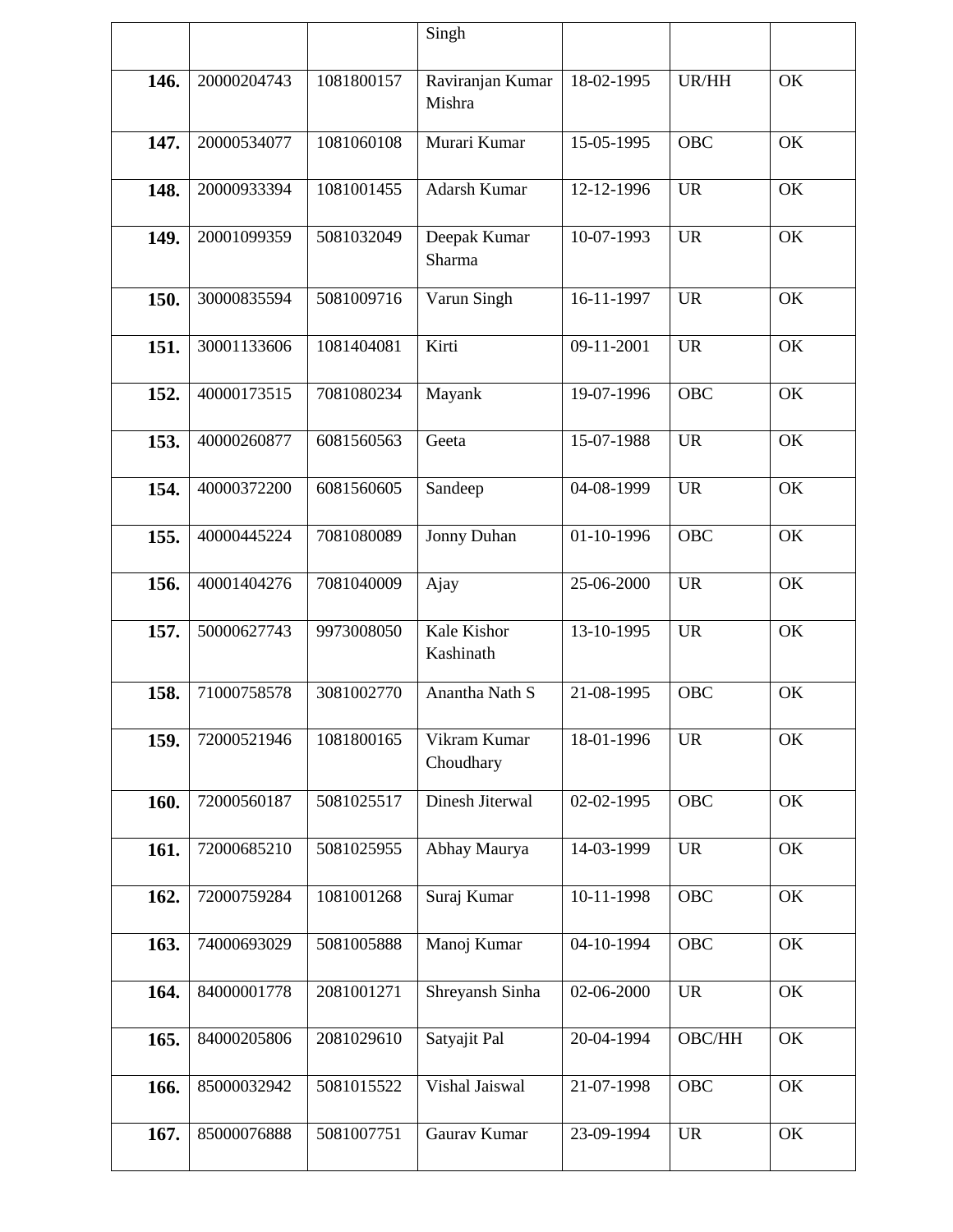| 168. | 85000099968 | 5081020848 | Juhi                         | 17-09-1993 | <b>UR</b>  | OK |
|------|-------------|------------|------------------------------|------------|------------|----|
| 169. | 85000248214 | 9973007395 | Patil Manoj<br>Vidhyasagar   | 01-04-1994 | <b>UR</b>  | OK |
| 170. | 92000495311 | 1081002302 | <b>Uma Shanker</b><br>Kumar  | 16-12-1994 | <b>OBC</b> | OK |
| 171. | 93000466480 | 1081400243 | <b>Umesh Kumar</b><br>Sharma | 18-08-1994 | <b>OBC</b> | OK |
| 172. | 93000072761 | 5081004431 | Swami Bhawana<br>Ramgopal    | 02-08-1998 | <b>OBC</b> | OK |
| 173. | 93000245224 | 5081008320 | Kunwar Pal                   | 04-01-1997 | <b>OBC</b> | OK |
| 174. | 93000247761 | 5081011642 | Preeti Verma                 | 10-12-1994 | <b>OBC</b> | OK |
| 175. | 93000247533 | 5081008669 | Rohit Kumar                  | 27-06-1994 | <b>OBC</b> | OK |
| 176. | 93000253699 | 1081503566 | Rahul Prajapati              | 30-12-1995 | <b>OBC</b> | OK |
| 177. | 93000258572 | 1081502159 | Pradeep Sharma               | 03-01-1993 | <b>UR</b>  | OK |
| 178. | 93000284333 | 5081008970 | Aakash Chaprana              | 06-06-1994 | <b>OBC</b> | OK |
| 179. | 93000416950 | 1081500862 | Shivam<br>Vishwakarma        | 26-12-1999 | <b>OBC</b> | OK |
| 180. | 93000454120 | 1081500732 | Vijay Kumar<br>Gupta         | 08-07-1997 | <b>OBC</b> | OK |
| 181. | 93000499499 | 5081005809 | Sonu Pal                     | 14-04-1996 | OBC        | OK |
| 182. | 93000541271 | 1081501922 | Rohit Kumar                  | 01-07-1991 | <b>OBC</b> | OK |
| 183. | 93000594212 | 5081002202 | Divyanshu Vatsal             | 20-07-2000 | <b>UR</b>  | OK |
| 184. | 93000673439 | 1081504014 | Asutosh Kumar<br>Bajpai      | 07-08-1990 | UR/HH      | OK |
| 185. | 93000694989 | 4081101578 | <b>Abhishek Rajpoot</b>      | 15-01-1997 | <b>OBC</b> | OK |
| 186. | 94000104674 | 2081030294 | Abhijit Mondal               | 27-12-1994 | UR/HH      | OK |
| 187. | 94000124345 | 2081023390 | Anjan Banerjee               | 22-02-1994 | <b>UR</b>  | OK |
| 188. | 94000127751 | 2081023206 | Md Kadir                     | 20-05-1994 | OBC        | OK |
| 189. | 94000173731 | 2081019908 | Sourav Karmakar              | 19-08-1994 | <b>UR</b>  | OK |